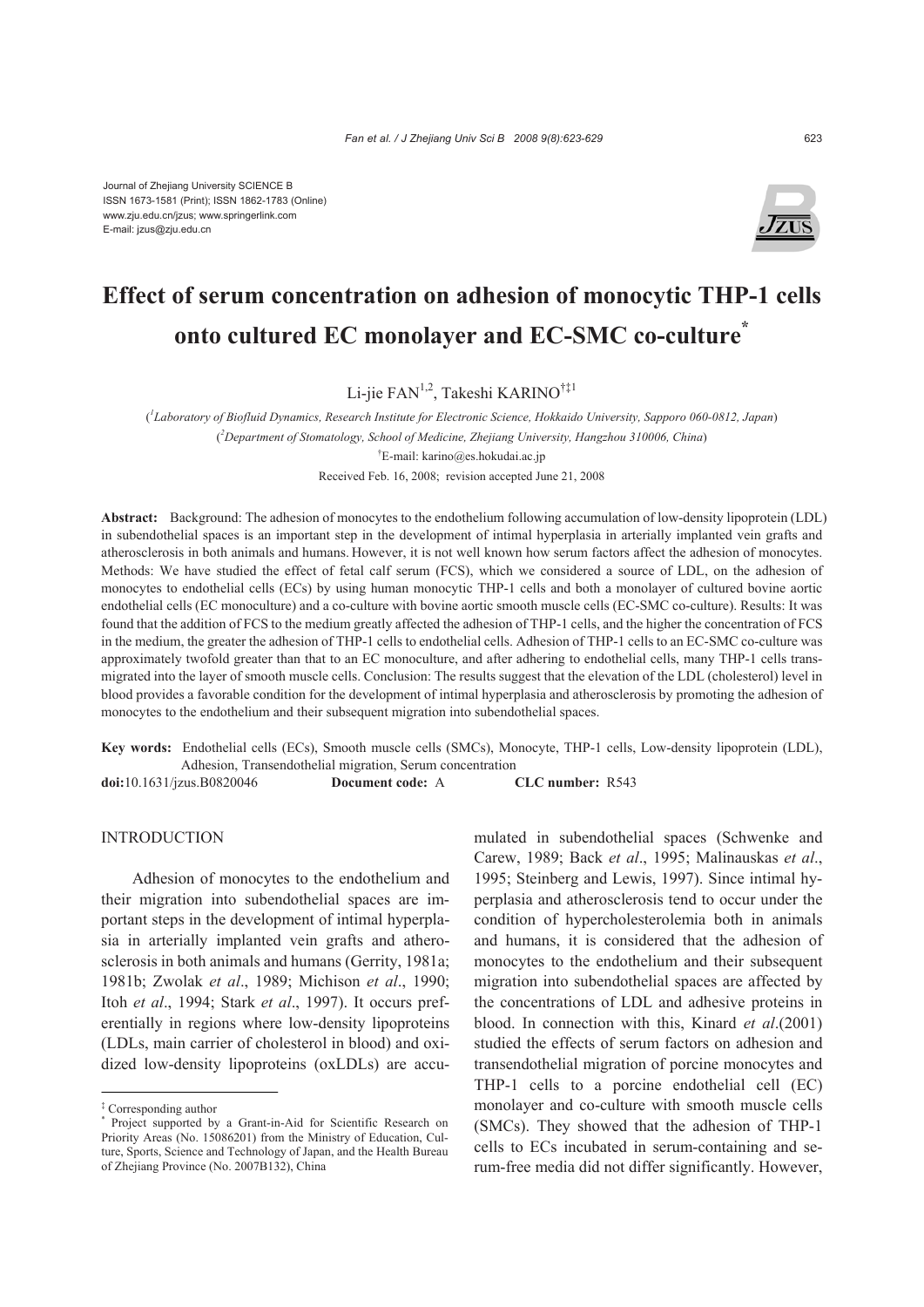they did not test the dose effect of the serum. Therefore we have studied the dose effect of fetal calf serum (FCS), which we considered a source of LDL, on the adhesion of monocytes to ECs by using human monocytic THP-1 cells and both a monolayer of cultured bovine aortic endothelial cells (EC monoculture) and a co-culture with smooth muscle cells (EC-SMC co-culture).

#### MATERIALS AND METHODS

# **Materials**

Bovine aortic ECs and SMCs were purchased from Cell Systems Inc. (Kirkland, WA, USA) and Cell Applications Inc. (San Diego, CA, USA), respectively. Human monocytic leukaemia cell line THP-1 cells were obtained from a repository reference seed stock (depositor: Dr. J. Clarke, AVRI, Pirbright, UK). Calcein-AM used as a fluorescent dye was purchased from Trevigen, Inc. (Gaithersburg, MD, USA). FCS was purchased from Trace Scientific Co., Ltd. (Melbourne, Australia). L-ascorbic acid, fibronectin, penicillin, streptomycin and Iscov's modified Dulbecco's medium (IMDM) were obtained from Sigma-Aldrich Co. (St. Louis, MO, USA).

# **Preparation of EC monocultures and EC-SMC co-cultures**

At first, bovine aortic SMCs and ECs were cultivated separately in culture dishes with IMDM containing  $10\%$  (v/v) FCS, 100 IU/ml penicillin and 100  $\mu$ g/ml streptomycin at 37 °C in 5% (v/v) CO<sub>2</sub> and 95% (v/v) air humidified atmosphere, and cells at Passages 5~11 were used to prepare EC monocultures and EC-SMC co-cultures.

After obtaining a sufficient number of SMCs, the cells were released from the cell culture dish with a trypsin-EDTA (ethylene diamine tetraacetic acid) solution, centrifuged, and then suspended in IMDM containing 20% (v/v) FCS, 100 IU/ml penicillin, 100 µg/ml streptomycin and 50 µg/ml L-ascorbic acid.

To prepare an EC-SMC co-culture used as a model of an arterial wall, the SMCs were firstly seeded onto 24-well culture plates at  $5.0\times10^{5}$ cells/ $\text{cm}^2$  and cultivated for 3 d in 2 ml of culture medium, and then ECs were seeded at  $5.0 \times 10^5$  $\text{cells/cm}^2$  directly over the SMCs. Then they were co-cultivated for 3 d in the same culture medium until the ECs became confluent and completely covered the SMCs, as shown in Fig.1 (see Page 627), by the uptake of DiI-labeled acetylated LDL (Ac-LDL), forming an EC-SMC co-culture system. At the same time, monocultures of ECs were also prepared using the same method and cultivated for 3 d until the cells became confluent.

## **Cultivation of THP-1 cells**

Human monocytic leukaemia cell line THP-1 cells were cultivated in suspension in IMDM containing 10% FCS, 100 IU/ml penicillin and 100 µg/ml streptomycin at 37 °C in 5%  $CO<sub>2</sub>$  and 95% air humidified atmosphere.

## **Preparation of fluorescent THP-1 cells**

To visualize the THP-1 cells adherent to the EC monoculture and the EC-SMC co-culture, the THP-1 cells were labeled with a fluorescent dye, calcein-AM, by incubating  $2.0 \times 10^6$  cells in 4 ml of IMDM containing 10% FCS and 40 µl of calcein-AM to make a final calcein-AM concentration of 10 µmol/L at 37 °C for 1 h. Dye loading was stopped by adding 4 ml of cold IMDM containing 10% FCS to the suspension and then centrifuging. Fluorescence-labeled cells were resuspended in 4 ml of IMDM containing 10% FCS and prepared for use in adhesion experiments.

## **Procedures for adhesion experiments of THP-1 cells**

To investigate the effect of the concentration of serum added to a cell culture medium as a source of LDLs on the adhesion of THP-1 cells to the endothelium, both EC monocultures and EC-SMC co-cultures were divided into 3 groups and the media were discarded. The cells in the EC monoculture and EC-SMC co-culture were rinsed 3 times with 1 ml of phosphate-buffered saline (PBS, pH 7.3) to wash out the FCS. Then 4 ml of new culture medium containing antibiotics and FCS either at a concentration  $(v/v)$ of 20%, 1% or 0.1% was put in each dish and they were incubated overnight at 37  $^{\circ}$ C in 5% CO<sub>2</sub> and 95% air humidified atmosphere to get ready for use in adhesion experiments of THP-1 cells.

The EC monocultures and EC-SMC co-cultures were taken out of the incubator. Then 20~30 µl of suspension of calcein-AM-labeled THP-1 cells con-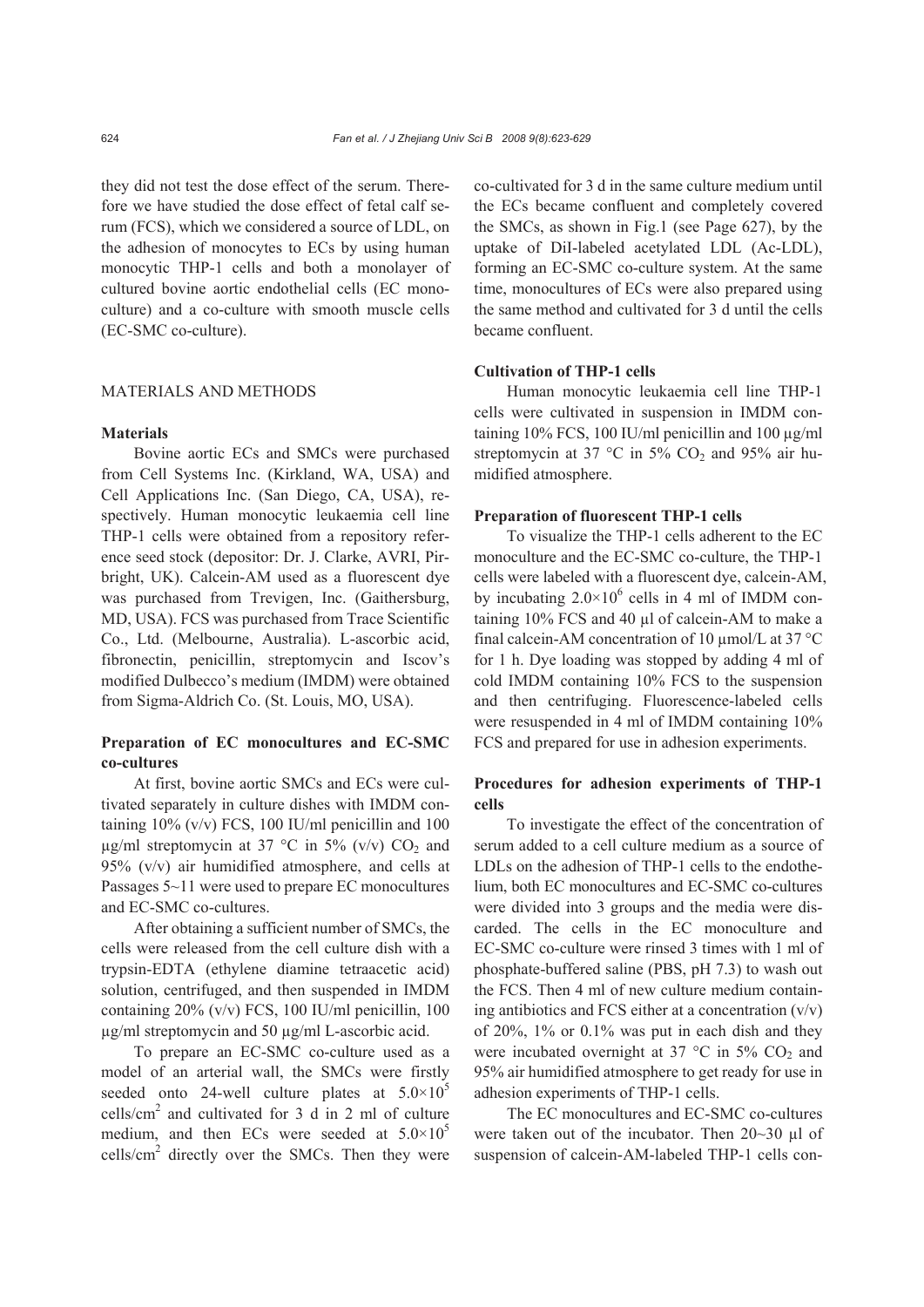taining  $1.0 \times 10^4$  cells was added to each culture dish and they were incubated for a period of either 30 min, 1 h, 2 h or 4 h at 37 °C in 5% CO2 and 95% air humidified atmosphere. After that, the suspension of THP-1 cells in each dish was discarded, and the monoculture and co-culture were gently washed three times with 1 ml of PBS at pH 7.3 in order to remove non-adherent THP-1 cells. The number of adherent THP-1 cells was determined by measuring the fluorescence intensity of the adherent THP-1 cells using a Fluoroskan Asent® FL (Thermo Labsystem, Helsinki, Finland) and also by counting the number of adherent fluorescence-labeled THP-1 cells that were seen under a fluorescence microscope (Nikon, Japan) which encompassed a surface area of  $0.314$  mm<sup>2</sup>.

Measurements were carried out at 6 different areas and the results were expressed as the number of THP-1 cells per  $mm<sup>2</sup>$ .

# **Observation of THP-1 cells transendothelially migrated into the SMC layer**

To visualize the THP-1 cells transendothelially migrated into the SMC layer, a special EC-SMC co-culture was prepared by seeding SMCs on the inner surface of an expanded PTFE (polytetrafluoroethylene) graft at  $2.0 \times 10^6$  cells/cm<sup>2</sup> by means of pressure infusion of a suspension of SMCs using a syringe. The PTFE graft, 3.0 mm i.d. (inner diameter) and 1.0 cm long, was treated with  $70\%$  (v/v) ethanol and coated with  $0.01\%$  (w/v) fibronectin, an adhesive molecule. The cells were cultivated for 7 d in 40 ml of IMDM containing 20% FCS, 100 IU/ml penicillin, 100 µg/ml streptomycin and 50 µg/ml L-ascorbic acid at 37 °C in 95% air and 5%  $CO<sub>2</sub>$  humidified atmosphere. Then, ECs were seeded directly over the SMCs in the same manner as that of SMCs, and they were co-cultivated for 7 d in 40 ml of the same culture medium until the ECs became confluent and completely covered the SMCs, forming an EC-SMC co-cultivated hybrid vascular graft. Then 20~30 µl of a suspension of THP-1 cells containing  $1.0 \times 10^4$  cells was added to the culture dish containing the hybrid graft and incubated for 4 h at 37  $^{\circ}$ C in 5% CO<sub>2</sub> and 95% air humidified atmosphere. After that, the suspension of THP-1 cells in the dish was discarded, and the hybrid graft was gently washed three times with PBS at pH 7.3 in order to remove non-adherent

THP-1 cells. The cells of the hybrid graft were fixed with a 4% (w/v) formaldehyde solution and embedded in paraffin. Then the graft inbedded in paraffin was sliced into 5-um thick sections, stained with a hematoxylin-eosin (HE) stain, and observed under a light microscope.

#### **Statistical analysis**

The result was expressed as a mean±*SD*. The significance in the difference between the means of any two groups was assessed by Student's *t*-test. In experiments involving multiple groups, *P*-values between the means of any two groups were calculated by the analysis of variance (ANOVA) using Scheffe's test. Differences were considered statistically significant if *P*<0.05.

#### **RESULTS**

# **Effect of serum concentration on adhesion of THP-1 cells**

Fig.2 (see Page 627) shows the photographs of calcein-AM labeled THP-1 cells adhered to ECs cultivated in media containing serum at 3 different volume concentrations (0.1%, 1% and 20%) after incubation for 1 h. As is evident from Fig.2, the adhesion of THP-1 cells was affected by the concentration of serum in the medium, and it was the greatest with the cells incubated with a medium containing serum at 20%, among the three concentrations tested. It was also found that the adhesion of THP-1 cells was affected by the duration of incubation as shown in Figs.3a and 3b respectively, in terms of fluorescence intensity and the number of THP-1 cells. As shown in Figs.2 and 3, both fluorescence intensity and the number of THP-1 cells that appeared to be adherent to the surface of ECs in the monoculture were the highest at a serum concentration of 20% at any time, and they appeared to decrease over time. Fig.4 shows the results obtained with EC-SMC co-cultures. The tendency of THP-1 cell adhesion in EC-SMC co-culture was almost the same as that in the case of EC monocultures, the highest appearing at a serum concentration of 20% at any time. However, the number of THP-1 cells actually adherent to the surface of endothelial cells was approximately two times higher than that found in the EC monocultures.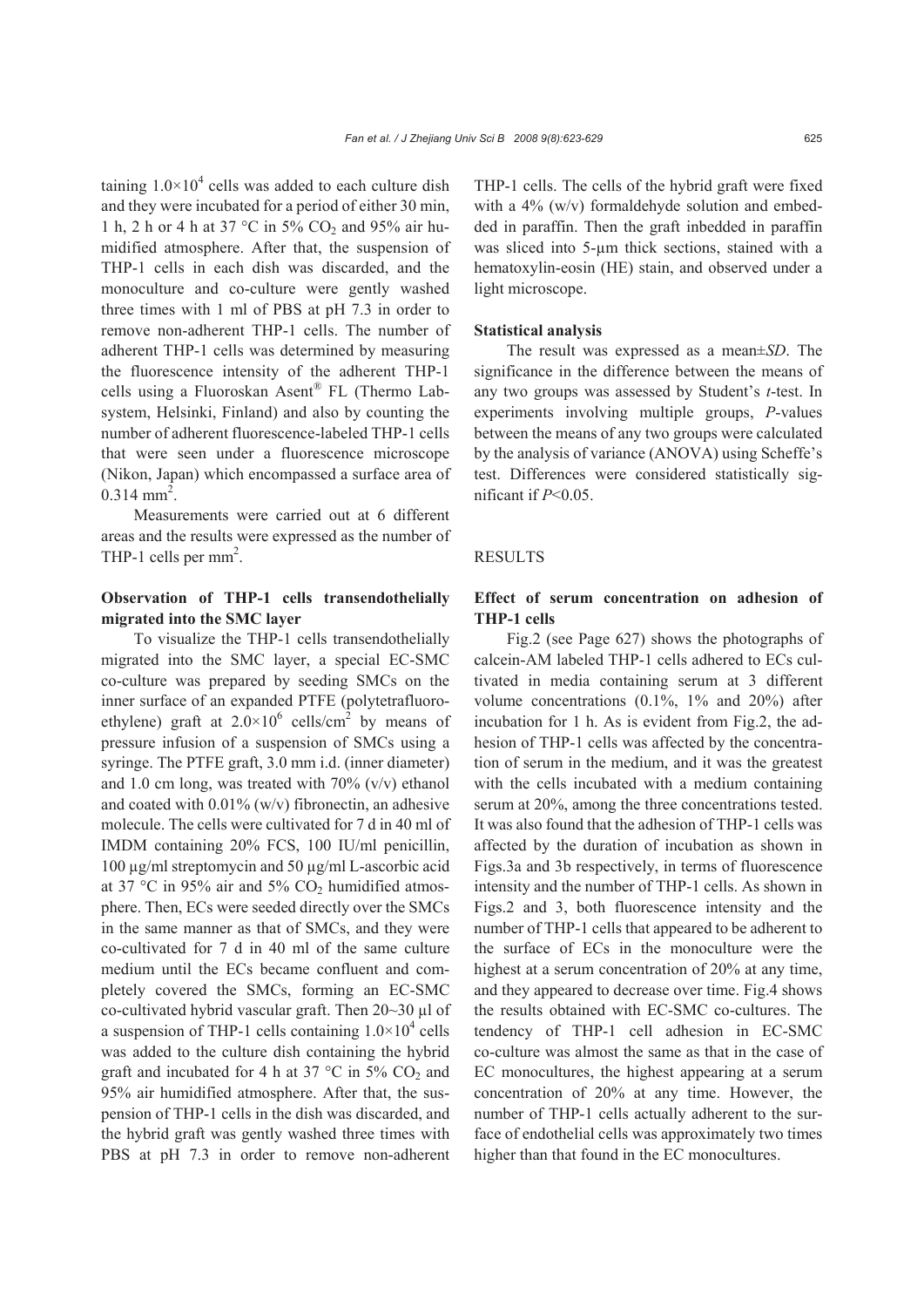

**Fig.3 Measured fluorescence intensity (a) and the number (b) of calcein-AM-labeled THP-1 cells adherent to an EC monoculture after incubation of the cells for 1~4 h in media containing FCS at three different volume concentrations of 0.1%, 1% and 20%, showing the effect of FCS concentration on the adhesion of THP-1 cells and time course of the adhesion** 

# **Effect of the presence of smooth muscle cells on adhesion of THP-1 cells**

To investigate the effect of the presence of SMCs under the ECs in EC-SMC co-cultures on the adhesion of THP-1 cells to the surface of ECs, we counted the number of adherent THP-1 cells in both the EC monoculture and EC-SMC co-culture after 1-hour incubation with THP-1 cells in a culture medium containing serum at three different concentrations. Fig.5 summarizes the results. As evident from the figure, the adhesion of THP-1 cells was greatly enhanced by the presence of SMCs under a monolayer of ECs. At any serum concentration, the number of adherent cells in the EC-SMC co-culture was approximately twofold of that in the EC monoculture and the difference was statistically significant.

## **Transendothelial migration of THP-1 cells**

To find out whether the migration of THP-1 cells into subendothelial spaces occurs upon adhesion to ECs, we prepared an EC-SMC co-culture on an expanded PTFE artificial graft, and after finishing



**Fig.4 Measured fluorescence intensity (a) and the number (b) of calcein-AM-labeled THP-1 cells adherent to an EC-SMC co-culture after incubation of the cells for 1~4 h in media containing FCS at three different volume concentrations of 0.1%, 1% and 20%, showing the effect of FCS concentration on the adhesion of THP-1 cells and time course of the adhesion** 



**Fig.5 Comparison of the number of THP-1 cells adherent to an EC monoculture and EC-SMC co-culture after incubation of the cells with it for 1 h in media containing FCS at three different volume concentrations of 0.1%, 1% and 20%, showing the effect of FCS concentration. Significantly different (***P***<0.01)** 

adhesion experiments, we made histological specimens of the hybrid graft and observed them under the microscope. Fig.6 shows the crosssection of the hybrid graft obtained after incubation with THP-1 cells for 1 h. It was found that after adhering to ECs, many THP-1 cells migrated across the monolayer of ECs and accumulated in subendothelial spaces.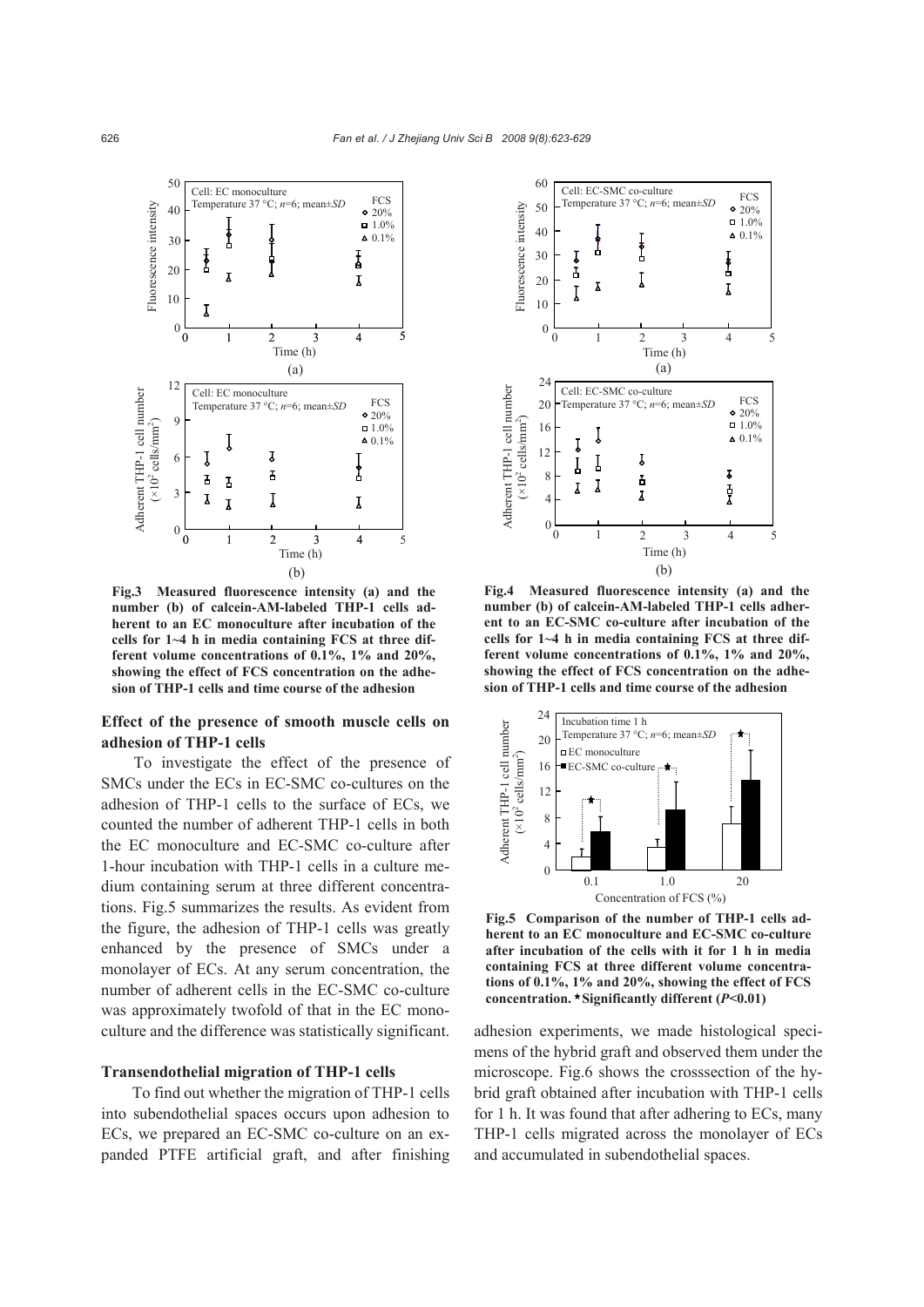

**Fig.1 En face microscopic photographs of EC-SMC co-cultures prepared by directly seeding bovine aortic endothelial cells on layers of smooth muscle cells and co-cultivating them. (a) EC-SMC co-culture observed under a phase contrast microscope; (b) EC-SMC co-culture observed under a fluorescent microscope, showing a monolayer of ECs that took up fluorescent dye-labeled acetylated LDL (DiI-labeled Ac-LDL; 5 μg/ml), which is known to be taken up specifically by ECs** 



**Fig.2 En face fluorescence microscopic photographs of calcein-AM-labeled THP-1 cells adherent to an EC monoculture after incubation of the cells for 1 h in media containing FCS at three different volume concentrations of 0.1% (a), 1% (b) and 20% (c)** 



**Fig.6 A light-microscopic photograph of the crosssection of an EC-SMC co-culture prepared on an expanded PTFE (ePTFE) graft that underwent 1-h incubation with THP-1 cells in a medium containing FCS at a volume concentration of 20% and was stained with hematoxylin-eosin (HE). Note that after adhering to endothelial cells (ECs), many THP-1 cells migrated across the monolayer of ECs into the smooth muscle cell (SMC) layer as shown by the arrows**

## DISCUSSION

It is known that under normal physiologic conditions, monocytes do not easily adhere to the endothelium. Adhesion of monocytes occurs following accumulation of LDLs in subendothelial spaces. Since LDLs are present in serum, we considered that the adhesion of THP-1 cells is affected by the concentration of serum in a medium. Therefore in our present study, we tested three different FCS concentrations and obtained a result very different from that of Kinard *et al*.(2001). Adhesion of THP-1 cells to both the EC monoculture and EC-SMC co-culture increased with an increase in the concentration of serum in the medium. A difference was also seen in the time course of adhesion. Kinard *et al*.(2001) showed that the adhesion of THP-1 cells increased over time and reached a constant value after 6 h, whereas our results showed a maximum after 2 h and then a gradual decrease over time. Kinard *et al*.(2001) also tested the adhesion of THP-1 cells to ECs in monoculture or in co-culture with SMCs preincubated in the presence or absence of native LDL, oxLDL or LPC (lysophosphatidylcholine, a component of oxLDL). They found that LPC in a monoculture and LPC and oxLDL in a co-culture enhanced the adhe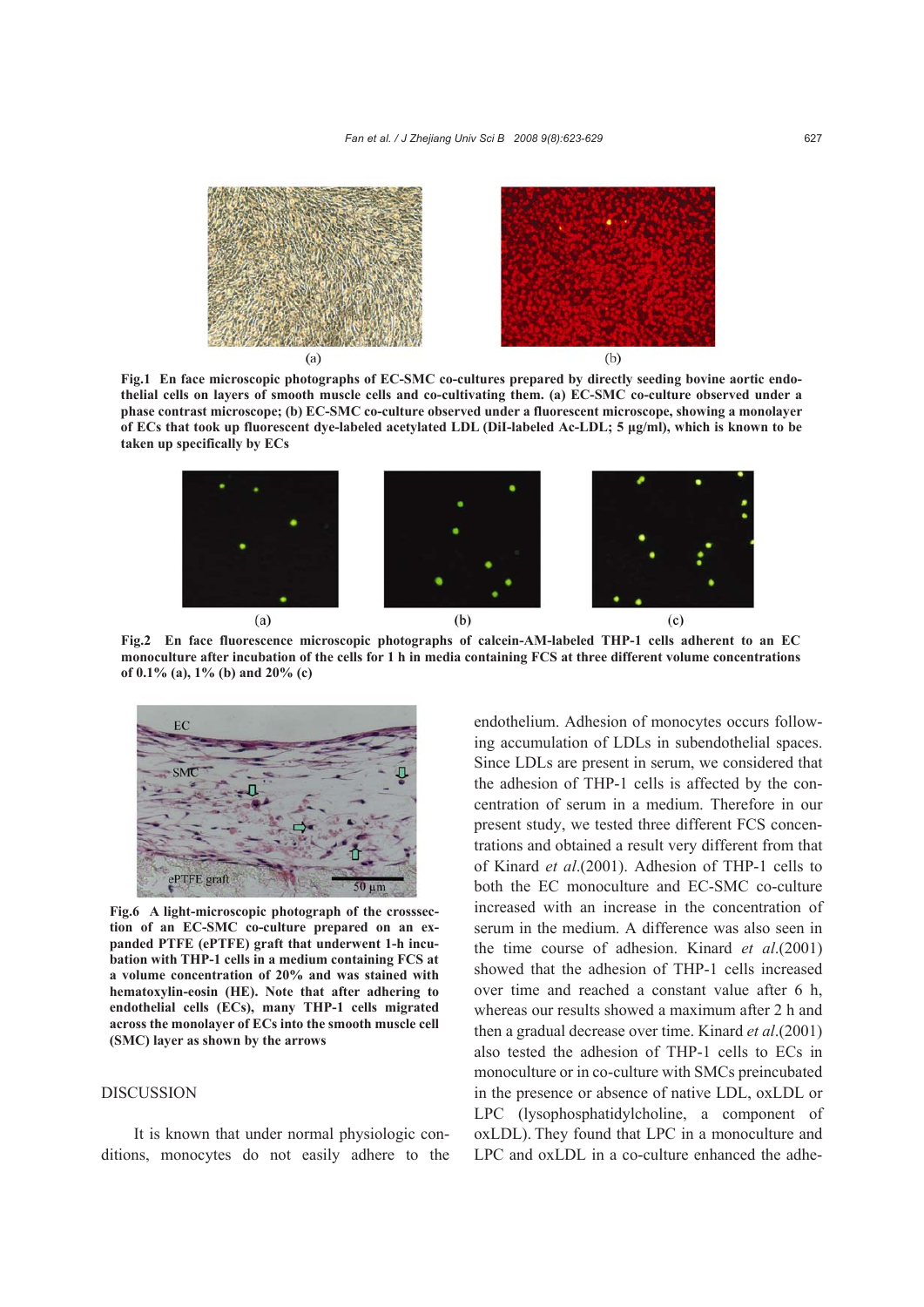sion of THP-1 cells. Berliner *et al*.(1990) also showed that oxLDL enhanced the adhesion of monocytes to cultured rabbit aortic ECs by the action of LCP. In their additional experiments, Kinard *et al*.(2001) found that monocyte chemoattractant protein-1 (MCP-1) produced by SMCs is implicated in both enhanced adhesion and transendothelial migration of THP-1 cells in the same manner as LPC. Cushing *et al*.(1990) demonstrated that minimally oxidized LDLs, but not native LDLs, induced the production of MCP-1 in vascular wall cells such as ECs and SMCs.

In our present study, the number of THP-1 cells adherent to ECs increased with an increase in the concentration of FCS in the medium in both monoculture and co-culture with SMCs. If it is true that native LDLs do not affect the adhesion of THP-1 cells as shown by Kinard *et al*.(2001), it is likely that oxLDLs modified from native LDLs after being taken up by the ECs during preincubation are responsible for this phenomenon. The decrease in the number of the adherent THP-1 cells that occurred beyond 2-h incubation might be caused either by the decrease in the amount of LDLs in the medium due to the uptake of LDLs and oxLDLs by non-adherent THP-cells or by the disappearance of adhesive molecules. In our present study, we did not try experiments with a serum-free medium since Cai *et al*.(2004) showed that an insufficient supply of serum causes apoptosis of THP-1 cells.

We also found that the adhesion of THP-1 cells was greatly enhanced by the presence of SMCs. The number of THP-1 cells adherent to the ECs of an EC-SMC co-culture was approximately twofold of that of the EC monoculture. Our results are quite the same as those obtained by Kinard *et al*.(2001) in the presence of oxLDL.

In our experiments, it was observed that the number of THP-1 cells adherent to the ECs of the EC-SMC co-culture decreased greatly over time, although the intensity of fluorescence emitted by calcein-AM-labeled THP-1 cells adhering to and presumably taken up in part by the EC-SMC co-culture did not decrease so much. Therefore we prepared histological specimens of the co-culture and examined them under a light microscope. It was found that there were many THP-1 cells in the subendothelial cell layer composed of SMCs, suggesting that most of the THP-1 cells migrated into the subendothelial SMC layer upon their adhesion to ECs. It is likely that LDLs in the serum changed to oxLDL after being taken up by the ECs. Then they were transported to the SMC layer underlying the ECs, and induced the migration of THP-1 cells.

In summary, we studied the effect of the concentration of FCS added to the culture medium on adhesion of human monocytic THP-1 cells to an EC monoculture and an EC-SMC co-culture and found that the higher the concentration of serum in the medium, the greater the adhesion of THP-1 cells to ECs, suggesting that elevation of the LDL (cholesterol) level in blood provides a favorable condition for the development of intimal hyperplasia and atherosclerosis.

## ACKNOWLEDGEMENT

The first author (Li-jie Fan) is a Ph.D. investigator invited from Zhejiang University, China by a fund provided by the 21st Century Center of Excellent Program of Hokkaido University, "Advanced Life Science on the Base of Bioscience and Nanotechnology". The authors thank Prof. Shifang Zhao, Dean of Department of Stomatology, School of Medicine, Zhejiang University, China, for his support and encouragement in our research.

#### **References**

- Back, M.R., Carew, T.E., Schmid-Schoenbein, G.W., 1995. Deposition pattern of monocytes and fatty streak development in hypercholesterolemic rabbits. *Atherosclerosis*, **116**(1):103-115. [doi:10.1016/0021-9150(95)05533-3]
- Berliner, J.A., Territo, M.C., Sevanian, A., Ramin, S., Kim, J.A., Bamshad, B., Esterson, M., Fogelman, A.M., 1990. Minimally modified low density lipoprotein stimulates monocyte endothelial interactions. *J. Clin. Invest.*, **85**(4):1260-1266. [doi:10.1172/JCI114562]
- Cai, Q.J., Lanting, L., Natarajan, R., 2004. Interaction of monocytes with vascular smooth muscle cells regulate monocyte survival and differentiation through distant pathways. *Atheriosclerosis Thrombosis and Vascular Biology*, **24**(12):2263-2270. [doi:10.1161/01.ATV.00001 46552.16943.5e]
- Cushing, S.D., Berliner, J.A., Valente, A.J., Territo, M.C., Navab, M., Parhami, F., Gerrity, R., Schwartz, C.J., Fogelman, A.M., 1990. Minimally modified low density lipoprotein induces monocyte chemotactic protein 1 in human endothelial cells and smooth muscle cells. *Proc. Natl. Acad. Sci. USA*, **87**(13):5134-5138. [doi:10.1073/